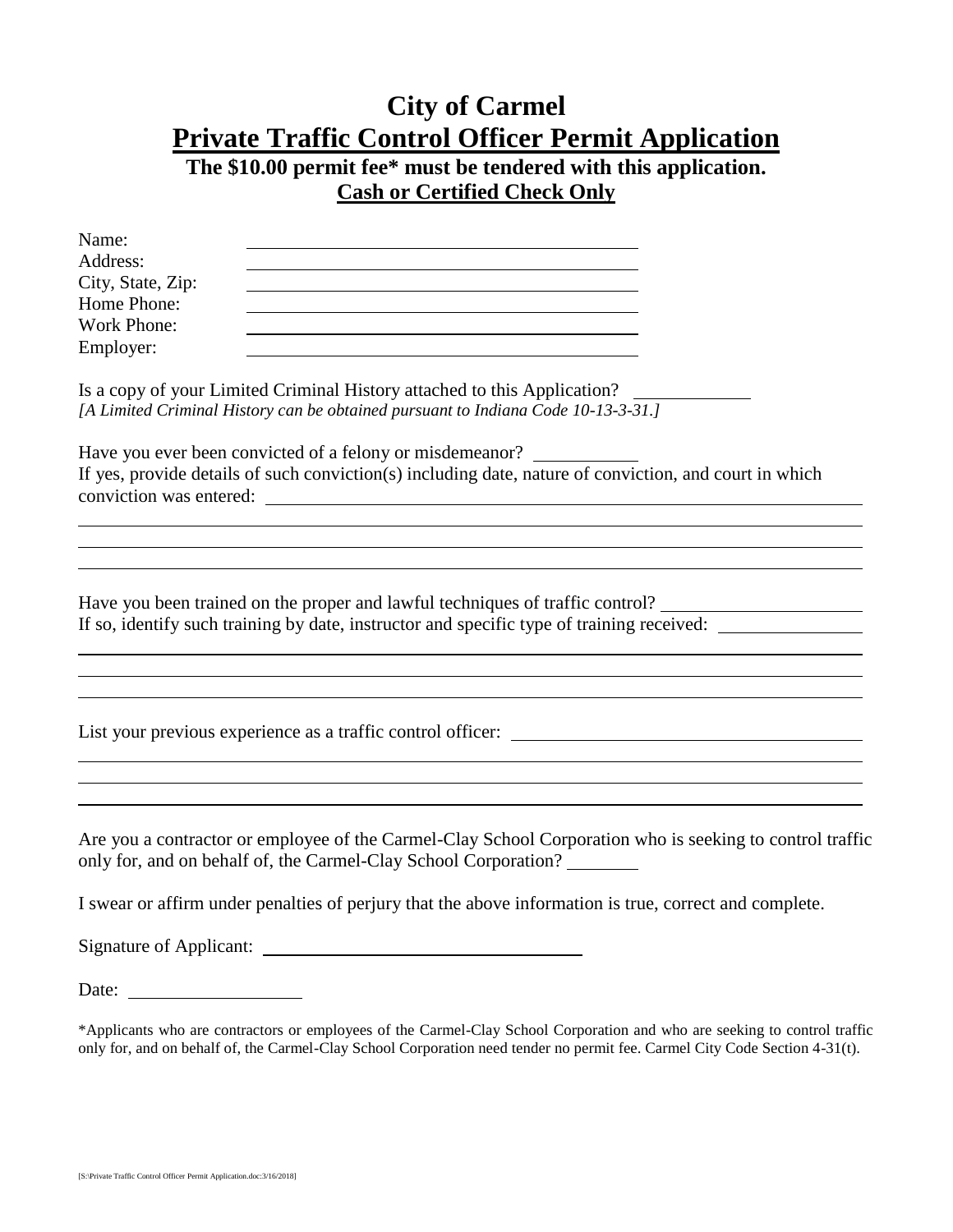| STATE OF INDIANA<br>COUNTY OF           | $)$ SS: |                                                                                                 |
|-----------------------------------------|---------|-------------------------------------------------------------------------------------------------|
|                                         |         | Subscribed and sworn to before me, a Notary Public, in and for said County and State, this      |
|                                         |         |                                                                                                 |
|                                         |         | Notary Public                                                                                   |
| My Commission Expires:                  |         | <b>Printed Name</b>                                                                             |
|                                         |         | County of Residence                                                                             |
| Approved<br>Denied                      |         | Chief of Police (Designee)                                                                      |
| Permit Fee Received                     |         |                                                                                                 |
|                                         |         |                                                                                                 |
|                                         |         |                                                                                                 |
|                                         |         | NOTE: A Private Traffic Control Officer Permit is valid for one (1) year from date of issuance. |
| <b>Submit Completed Application To:</b> |         | <b>Carmel Police Department</b>                                                                 |

**3 Civic Square Carmel, Indiana 46032 Attention: Records Division**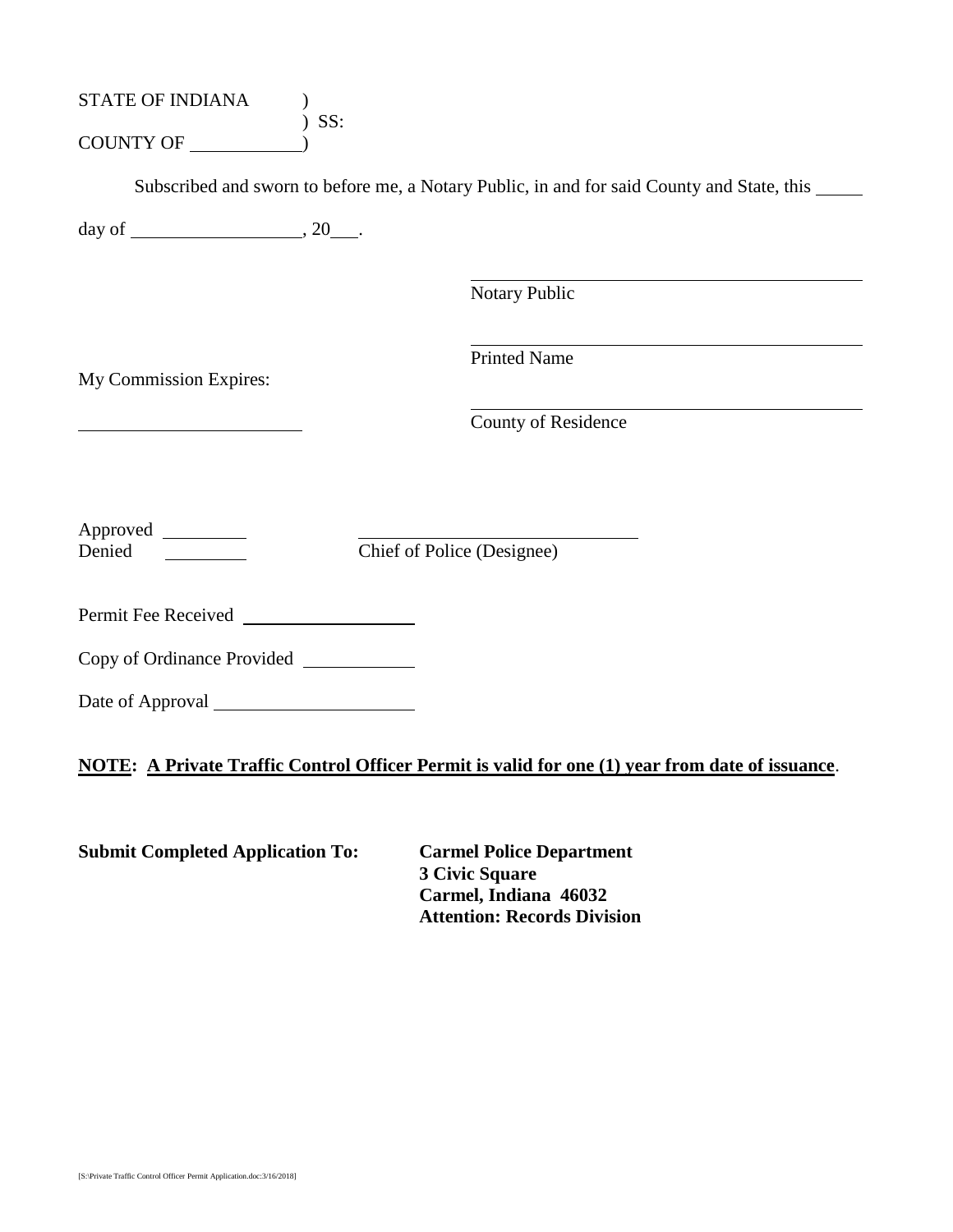## **City of Carmel Private Traffic Control Location Permit Application The \$500.00 permit fee\* must be tendered with this application. Cash or Certified Check Only**

| <b>Business Name:</b>  |  |
|------------------------|--|
| <b>Contact Person:</b> |  |
| Address:               |  |
| City, State, Zip:      |  |
| Phone:                 |  |

Identify the owner of the premises to or from which you seek to employ a Private Traffic Control Officer to direct traffic:

Is the owner of the premises licensed to conduct business in Indiana?

What is the business address or other location at which you wish to employ a Private Traffic Control Officer:

 $Date(s)$  and time(s) of the proposed traffic control:

Indicate the specific intersection(s) or area(s) where you seek to direct traffic to, from, or on a public way, as well as your proposed method of traffic direction and control. In the box below, draw a diagram of this location, labeling each public way involved and your proposed traffic control pattern (or attach a suitable diagram):

Is the location permit applied for herein to be issued to an instrumentality of the City of Carmel, Indiana, the State of Indiana, the United States of America, an Indiana School Corporation or an Indiana not-for-profit corporation?

I swear or affirm under penalties of perjury that the above information is true, correct and complete.

Signature of Applicant: Date:

<sup>\*</sup>Applicants who seek the issuance of a Location Permit for the City of Carmel, Indiana, the State of Indiana, the United States of America, an Indiana School Corporation or an Indiana not-for-profit corporation need tender no permit fee. Carmel City Code Section 4-31(t).